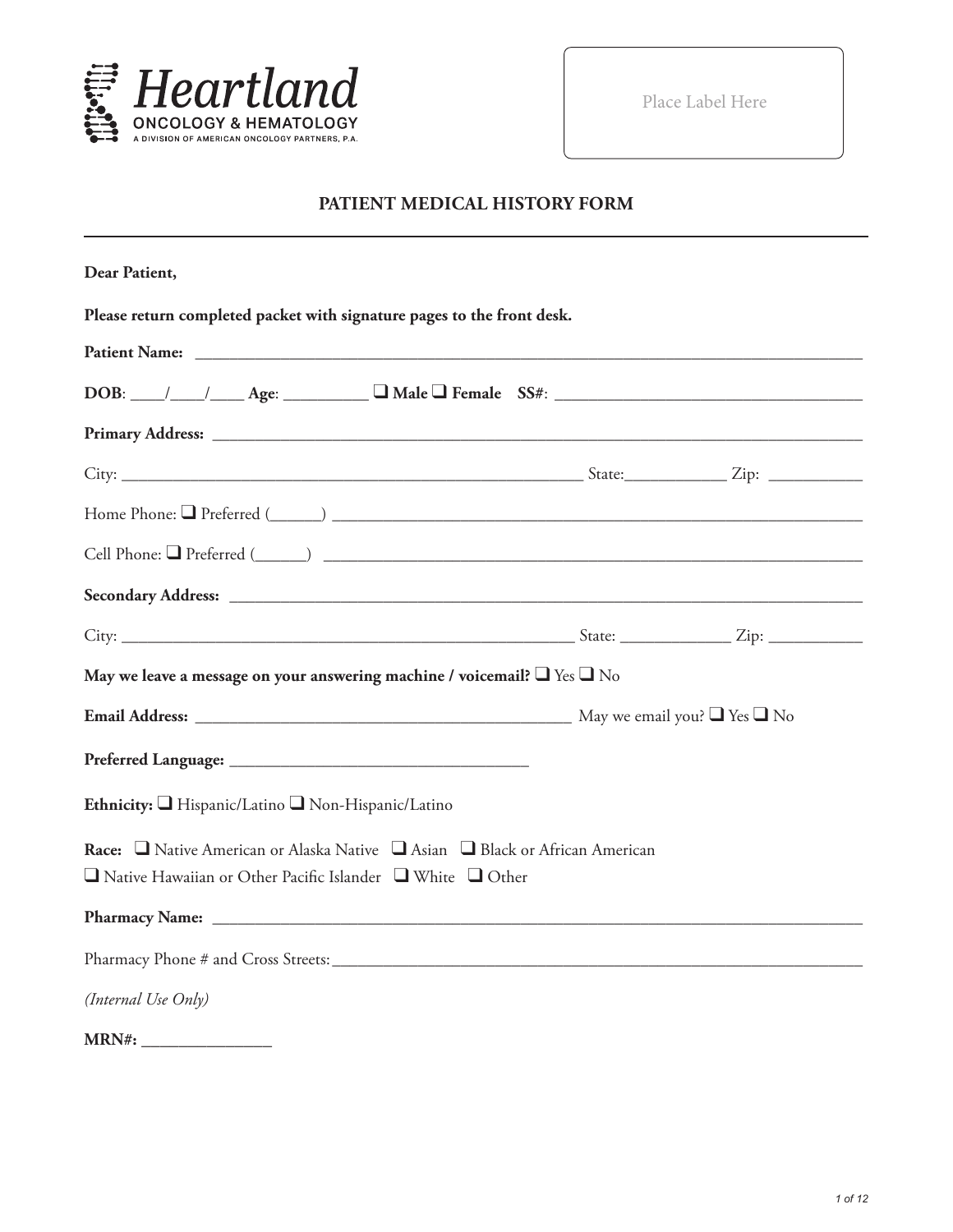| Please list any additional Physicians you see: (Include Phone #):                                                                                 |  |
|---------------------------------------------------------------------------------------------------------------------------------------------------|--|
|                                                                                                                                                   |  |
|                                                                                                                                                   |  |
|                                                                                                                                                   |  |
| <b>Emergency Contact Name:</b>                                                                                                                    |  |
|                                                                                                                                                   |  |
| <b>Employment Status:</b>                                                                                                                         |  |
| $\Box$ Employed/Self Employed $\Box$ Unemployed $\Box$ Retired<br>$\Box$ Disabled                                                                 |  |
|                                                                                                                                                   |  |
|                                                                                                                                                   |  |
| <b>Advanced Directives:</b>                                                                                                                       |  |
| <b>Living Will</b> $\Box$ Yes $\Box$ No $\Box$ Unknown<br>Durable Power of Attorney U Yes U No Unknown<br>DNR $\Box$ Yes $\Box$ No $\Box$ Unknown |  |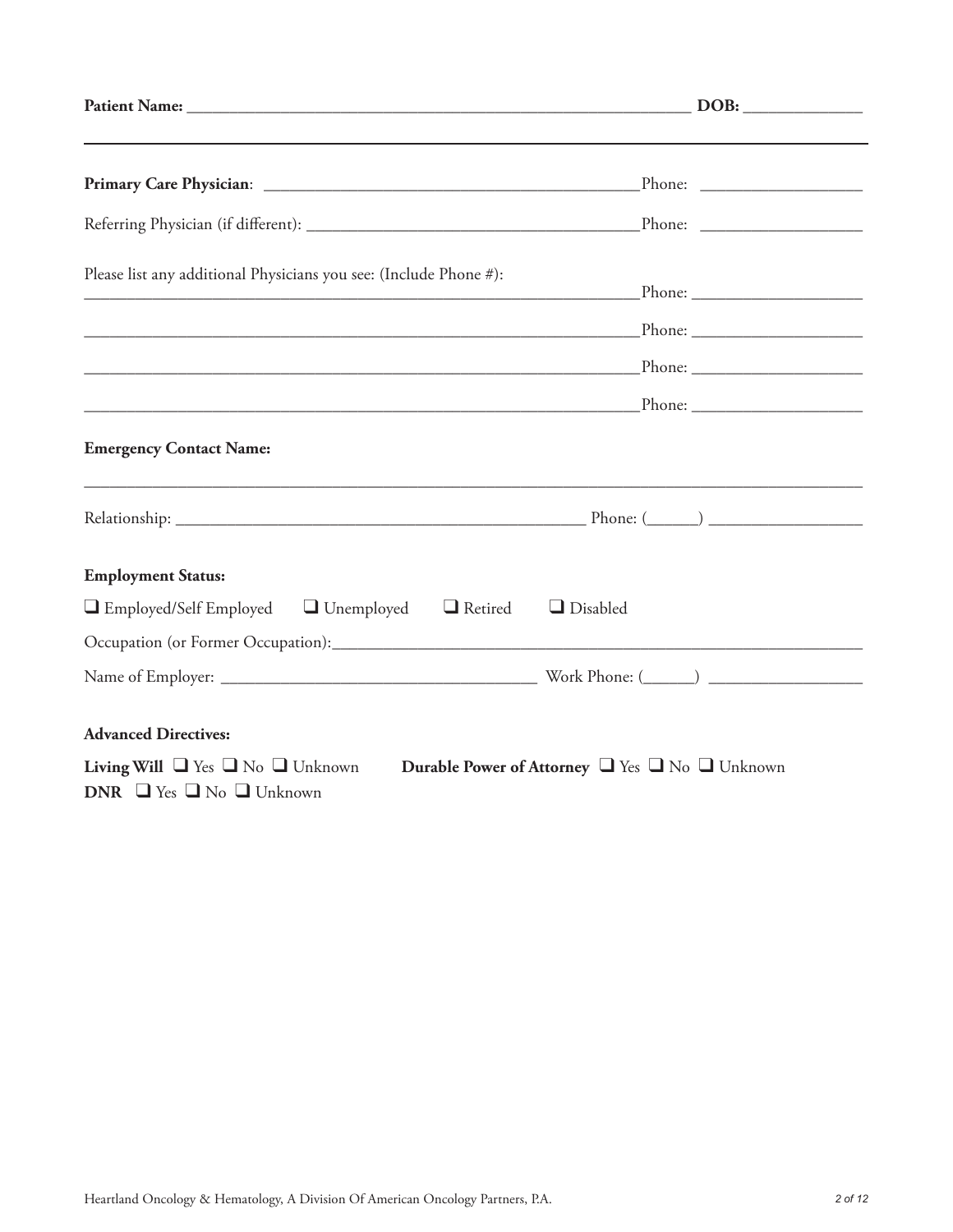**Patient Name: \_\_\_\_\_\_\_\_\_\_\_\_\_\_\_\_\_\_\_\_\_\_\_\_\_\_\_\_\_\_\_\_\_\_\_\_\_\_\_\_\_\_\_\_\_\_\_\_\_\_\_\_\_\_\_\_\_\_\_ DOB: \_\_\_\_\_\_\_\_\_\_\_\_\_\_**

**Medical History** Have you EVER had any of the following:

| $\Box$ Asthma                                                                                            | Neurological Disorder/Chronic Headaches | $\Box$ Arthritis                    |  |
|----------------------------------------------------------------------------------------------------------|-----------------------------------------|-------------------------------------|--|
| Psychiatric Disorder/Illness                                                                             | Blood Pressure Disorder/Hypertension    | Pulmonary Embolism/DVT/Blood Clots  |  |
| $\Box$ Cancer                                                                                            | $\Box$ Stroke                           | Cholesterol Disorder/Hyperlipidemia |  |
| Seizures or Epilepsy                                                                                     | $\Box$ COPD                             | $\Box$ Sleep Apnea                  |  |
| $\Box$ Diabetes                                                                                          | $\Box$ Thyroid Disorder                 | $\Box$ Eye Disorder (i.e. Glaucoma) |  |
| Urinary/Kidney Disorder                                                                                  | Heart Attack/Heart Disease/Atrial Fib   | $\Box$ Other                        |  |
| Please list any other medical illnesses or problems and provide details for any of the above conditions: |                                         |                                     |  |

\_\_\_\_\_\_\_\_\_\_\_\_\_\_\_\_\_\_\_\_\_\_\_\_\_\_\_\_\_\_\_\_\_\_\_\_\_\_\_\_\_\_\_\_\_\_\_\_\_\_\_\_\_\_\_\_\_\_\_\_\_\_\_\_\_\_\_\_\_\_\_\_\_\_\_\_\_\_\_\_\_\_\_\_\_\_\_\_\_\_\_ \_\_\_\_\_\_\_\_\_\_\_\_\_\_\_\_\_\_\_\_\_\_\_\_\_\_\_\_\_\_\_\_\_\_\_\_\_\_\_\_\_\_\_\_\_\_\_\_\_\_\_\_\_\_\_\_\_\_\_\_\_\_\_\_\_\_\_\_\_\_\_\_\_\_\_\_\_\_\_\_\_\_\_\_\_\_\_\_\_\_\_

**Surgery History** Please list ANY surgeries you have had and the approximate date.

| Procedure | Date | Complications |
|-----------|------|---------------|
|           |      |               |
|           |      |               |
|           |      |               |
|           |      |               |

#### **Prior Cancer Treatment** Do you currently have cancer? ❑ Yes ❑ No

| <b>Type of Cancer</b> | <b>Year Diagnosed</b> | <b>Treatment</b>                              | Hospital/Doctor's Office Where You<br><b>Received Treatment</b> |
|-----------------------|-----------------------|-----------------------------------------------|-----------------------------------------------------------------|
|                       |                       | $\Box$ Biotherapy<br>$\Box$ Surgery           | Name:                                                           |
|                       |                       | $\Box$ Radiation $\Box$ Radiation<br>Implants | Address:                                                        |
|                       |                       | $\Box$ Chemotherapy                           | Phone:                                                          |
|                       |                       | $\Box$ Biotherapy<br>$\Box$ Surgery           | Name:                                                           |
|                       |                       | $\Box$ Radiation $\Box$ Radiation<br>Implants | Address:                                                        |
|                       |                       | $\Box$ Chemotherapy                           | Phone:                                                          |
|                       |                       | $\Box$ Biotherapy<br>$\Box$ Surgery           | Name:                                                           |
|                       |                       | $\Box$ Radiation $\Box$ Radiation<br>Implants | Address:                                                        |
|                       |                       | $\Box$ Chemotherapy                           | Phone:                                                          |

#### **Allergies**

Are you allergic to any medications or other substances? ❑ Yes ❑ No Please list allergies and reactions:

\_\_\_\_\_\_\_\_\_\_\_\_\_\_\_\_\_\_\_\_\_\_\_\_\_\_\_\_\_\_\_\_\_\_\_\_\_\_\_\_\_\_\_\_\_\_\_\_\_\_\_\_\_\_\_\_\_\_\_\_\_\_\_\_\_\_\_\_\_\_\_\_\_\_\_\_\_\_\_\_\_\_\_\_\_\_\_\_\_\_\_ \_\_\_\_\_\_\_\_\_\_\_\_\_\_\_\_\_\_\_\_\_\_\_\_\_\_\_\_\_\_\_\_\_\_\_\_\_\_\_\_\_\_\_\_\_\_\_\_\_\_\_\_\_\_\_\_\_\_\_\_\_\_\_\_\_\_\_\_\_\_\_\_\_\_\_\_\_\_\_\_\_\_\_\_\_\_\_\_\_\_\_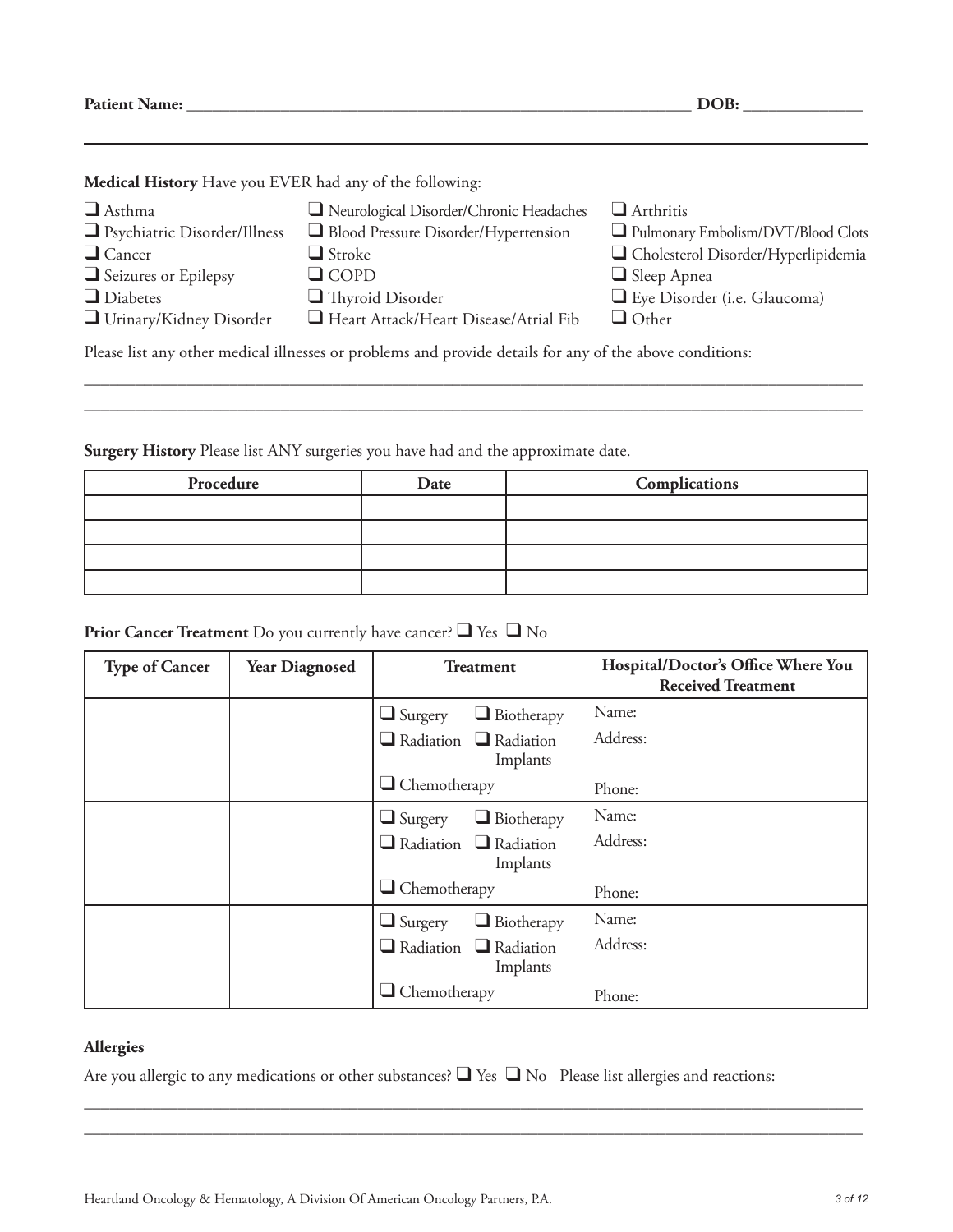#### **Medication List**

| <b>Medication Name</b> | Dose | Frequency |
|------------------------|------|-----------|
|                        |      |           |
|                        |      |           |
|                        |      |           |
|                        |      |           |
|                        |      |           |
|                        |      |           |
|                        |      |           |

Do you have additional medications not listed above?  $\Box$  Yes  $\Box$  No If yes, please use the back of this page to list all others.

#### **Health Maintenance**

Date of last bone density: \_\_\_\_\_\_\_\_\_\_\_\_\_\_\_\_\_\_\_\_

Date of last pap smear: \_\_\_\_\_\_\_\_\_\_\_\_\_\_\_\_\_\_\_\_\_\_ Have you ever had an abnormal PAP smear? ❑ Yes ❑ No

Date of last mammogram: \_\_\_\_\_\_\_\_\_\_\_\_\_\_\_\_\_\_\_ Was that mammogram normal? ❑ Yes ❑ No

Date of last colonoscopy: \_\_\_\_\_\_\_\_\_\_\_\_\_\_\_\_\_\_\_\_ Was that colonoscopy normal? ❑ Yes ❑ No

**Family Medical History** Please indicate any major conditions, including cancers, that your immediate family members have had.

| Relative    | <b>Condition and Description</b> | Living? | If deceased, at what age? |
|-------------|----------------------------------|---------|---------------------------|
| Mother      |                                  | N<br>Y  |                           |
| Father      |                                  | N<br>Y  |                           |
| Sibling     |                                  | Y<br>N  |                           |
| Sibling     |                                  | Y<br>N  |                           |
| Sibling     |                                  | N<br>Y  |                           |
| Grandparent |                                  | N<br>Y  |                           |
| Grandparent |                                  | Y<br>N  |                           |
| Other       |                                  | v<br>N  |                           |

#### **Social History**

| Do you currently smoke? $\Box$ Yes $\Box$ No If no, previously? $\Box$ Yes $\Box$ No                                                                                                                                          |
|-------------------------------------------------------------------------------------------------------------------------------------------------------------------------------------------------------------------------------|
| Years smoked New Packs per day New Years smoked New Years smoked New Years smoked New Years smoked New Years smoked New Years smoked New Years smoked New Years smoked New Years smoked New Years smoked New Years smoked New |
| Do you use other tobacco products? $\Box$ Yes $\Box$ No Consume Alcohol? $\Box$ Yes $\Box$ No If yes, drinks per week: ______                                                                                                 |
| Marital Status: $\Box$ Single $\Box$ Married $\Box$ Divorced $\Box$ Widowed                                                                                                                                                   |
| Do you suffer from domestic violence? $\Box$ Yes $\Box$ No Do you feel safe at home? $\Box$ Yes $\Box$ No                                                                                                                     |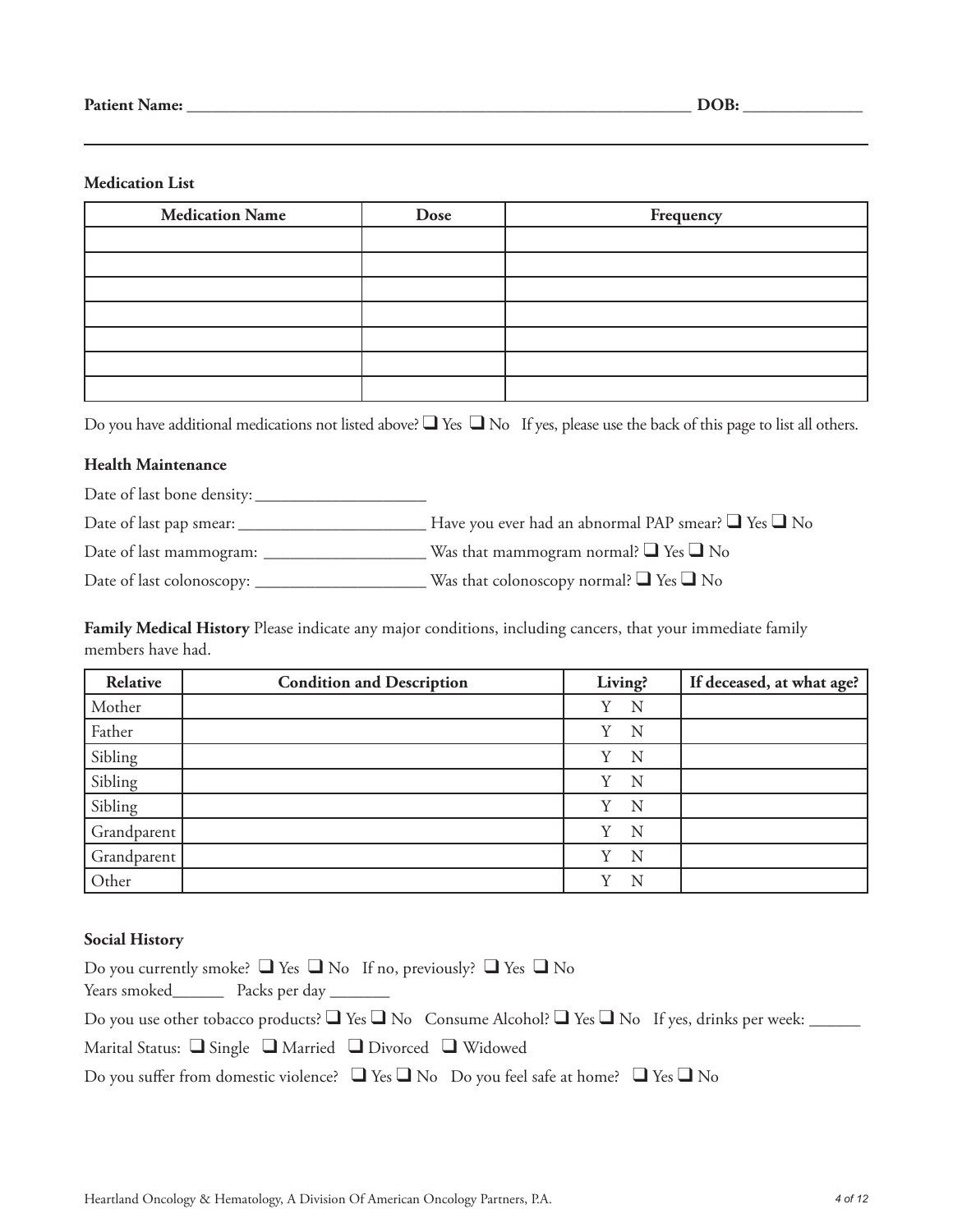| <b>Patient Name:</b> |  |
|----------------------|--|
|----------------------|--|

| General                                |                                            |                                                       |                           |
|----------------------------------------|--------------------------------------------|-------------------------------------------------------|---------------------------|
| $\Box$ None                            | $\Box$ Feeling Tired                       | $\Box$ Fever                                          | $\Box$ Weight Gain        |
| $\Box$ Chills                          | $\Box$ Weight Loss                         | Feeling Poorly                                        |                           |
| <b>Eyes</b>                            |                                            |                                                       |                           |
| $\Box$ None                            | $\Box$ Dry Eyes                            | $\Box$ Eye Pain                                       | $\Box$ Itchy Eyes         |
| $\Box$ Vision Changes                  | $\Box$ Eyesight Problems                   |                                                       |                           |
| Ear/Nose/Throat                        |                                            |                                                       |                           |
| $\Box$ None                            | $\Box$ Earache                             | $\Box$ Loss of Hearing                                | $\Box$ Nose Bleeds        |
| $\Box$ Sinus Problems                  | Sore Throat                                | $\Box$ Hoarseness                                     |                           |
| Heart                                  |                                            |                                                       |                           |
| $\Box$ None                            | Chest Pain                                 | $\Box$ Palpitations                                   | $\Box$ Slow Heart Rate    |
| $\Box$ Leg Swelling                    | $\Box$ Fast heart rate                     | $\Box$ Leg pain, discomfort or fatigue during walking |                           |
| <b>Lungs/Breathing</b>                 |                                            |                                                       |                           |
| $\Box$ None                            | $\Box$ Cough                               | $\Box$ Wheezing                                       | Shortness of Breath       |
| $\Box$ Trouble breathing with exertion |                                            | $\Box$ Trouble breathing when lying flat              |                           |
| Gastrointestinal                       |                                            |                                                       |                           |
| $\Box$ None                            | Abdominal Pain                             | $\Box$ Constipation                                   | $\Box$ Diarrhea           |
| $\Box$ Heartburn                       | $\Box$ Nausea                              | $\Box$ Vomiting                                       | $\Box$ Blood in stool     |
| <b>Skin</b>                            |                                            |                                                       |                           |
| $\Box$ None                            | $\Box$ Acne                                | $\Box$ Itching                                        | $\Box$ Change in mole     |
| $\Box$ Skin Lesions                    | Skin Wound                                 | $\Box$ Breast Lump                                    |                           |
|                                        |                                            |                                                       |                           |
| <b>Neurological</b><br>$\Box$ None     | Limb Weakness                              | Confused                                              | $\Box$ Loss of Memory     |
| $\Box$ Convulsions                     | $\Box$ Headaches                           | $\Box$ Dizziness                                      | $\Box$ Difficulty Walking |
|                                        |                                            |                                                       |                           |
| Psychiatric                            |                                            |                                                       |                           |
| $\Box$ None                            | $\Box$ Suicidal                            | $\Box$ Anxiety                                        | $\Box$ Disturbed Sleep    |
| $\Box$ Depression                      | $\hfill\blacksquare$<br>Emotional Problems | $\hfill\Box$<br>Change in Personality                 |                           |
| <b>Endocrine</b>                       |                                            |                                                       |                           |
| $\Box$ None                            | $\Box$ Hair Loss                           | $\Box$ Weak Muscles                                   | $\Box$ Hot Flashes        |
| $\Box$ Feeling Weak                    | $\Box$ Deepening Voice                     |                                                       |                           |
| Hem/Lymph                              |                                            |                                                       |                           |
| $\Box$ None                            | $\Box$ Easy Bleeding                       | $\Box$ Easy Bruising                                  | Swollen Glands            |

**Review of Systems** Please indicate ALL that you have experienced within the last 6-12 months.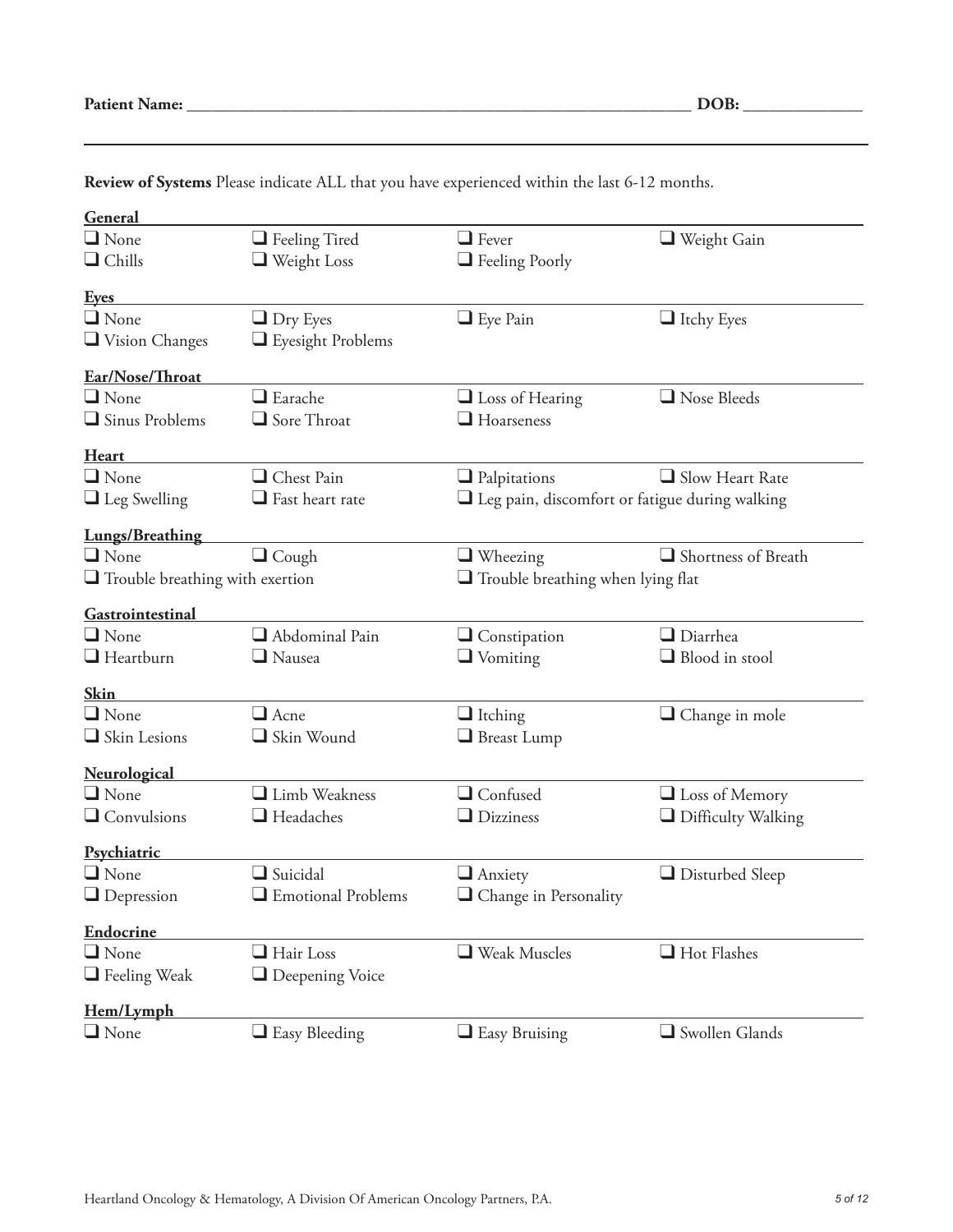### **AUTHORIZATION AND RELEASE TO BE PHOTOGRAPHED FOR ELECTRONIC MEDICAL RECORDS**

I authorize Heartland Oncology & Hematology (HOH/AOP), a division of American Oncology Partners, P.A. (HOH/AOP), to take my photograph (digital camera/video may be used). These photos may then be placed in my HOH/AOP electronic medical record for identification purposes and/or medical documentation.

By signing this, I verify that I have received a copy of this authorization form for my records.

Patient Name (Print)

Patient or Guarantor (Signature)

Date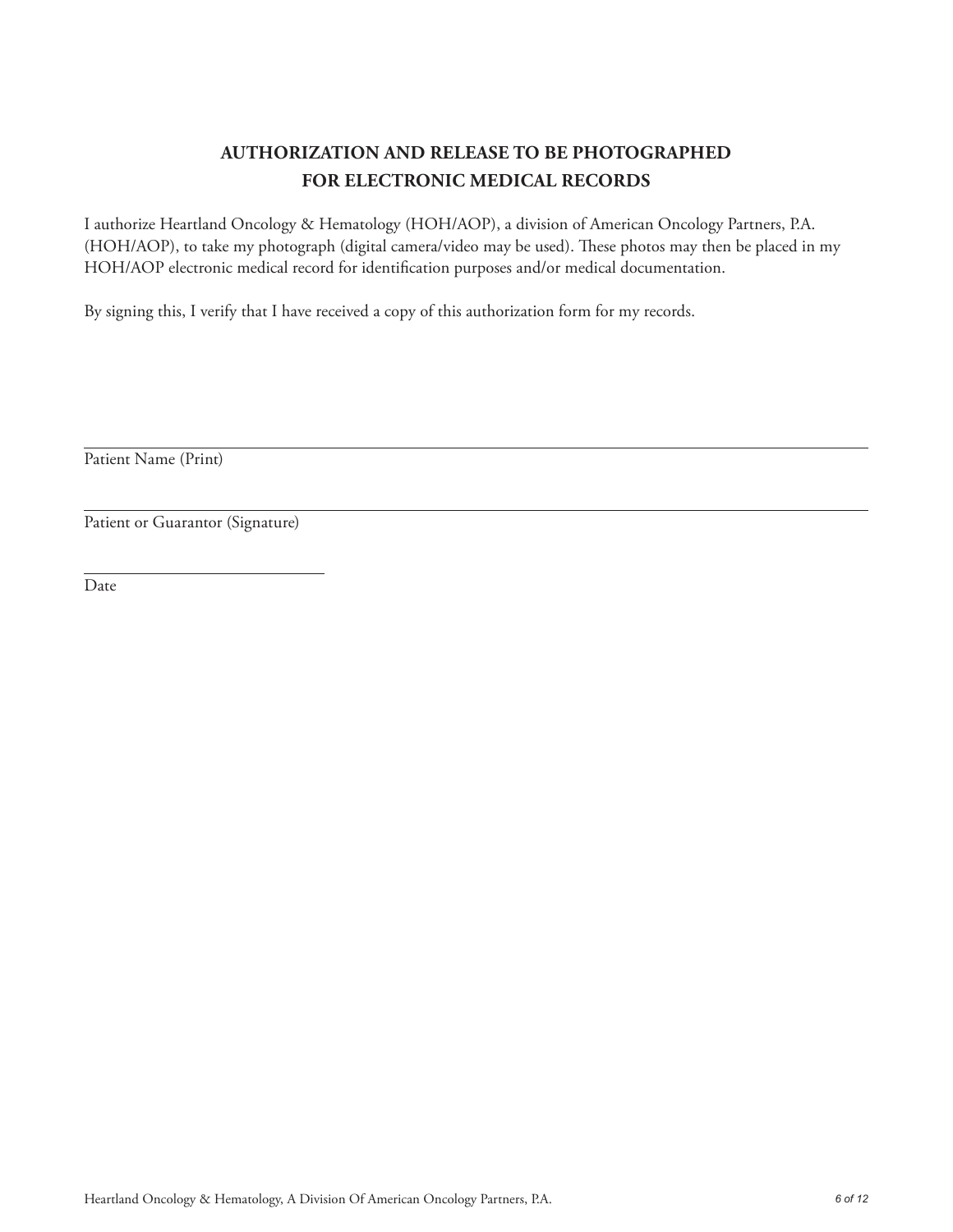#### **REQUEST FOR RELEASE OF RECORDS**

I, \_\_\_\_\_\_\_\_\_\_\_\_\_\_\_\_\_\_\_\_\_\_\_\_\_\_\_\_\_\_\_\_\_\_\_\_\_\_\_\_\_\_\_\_, request a copy of my complete medical record from the office of:

––––––––––––––––––––––––––––––––––––––––––––––––––––––––––––––––––––––––––––––––––––––––––

––––––––––––––––––––––––––––––––––––––––––––––––––––––––––––––––––––––––––––––––––––––––––

––––––––––––––––––––––––––––––––––––––––––––––––––––––––––––––––––––––––––––––––––––––––––

––––––––––––––––––––––––––––––––––––––––––––––––––––––––––––––––––––––––––––––––––––––––––

Name and address of practitioner

**To be sent to Heartland Oncology & Hematology:** *(Internal use)*

Address, City, State, Zip Code

Fax/Telephone Number

\_\_\_\_\_\_ I give permission to release my medical records to the above listed person, company or medical facility. I understand that my records will be sent via telephone communication.

\_\_\_\_\_\_\_\_\_\_\_\_\_\_\_\_\_\_\_\_\_\_\_\_\_\_\_\_\_\_\_\_\_\_\_\_\_\_\_\_\_\_\_\_\_\_\_\_\_\_\_\_\_\_\_\_\_\_\_\_\_ \_\_\_\_\_\_\_\_\_\_\_\_\_\_\_\_\_\_\_

It is my understanding that by signing this authorization for release of my records, I am giving permission for Heartland Oncology & Hematology (HOH/AOP) to receive copies of any medical, psychiatric, AIDS, AIDS-related syndromes, HIV testing, alcohol and/or drug abuse related information for the above listed person(s) or organization. I also understand that this authorization may be revoked at any time except to the extent action has been taken prior to revocation. This consent is valid indefinitely until there is written communication received to revoke.

\_\_\_\_\_\_\_DISCLAIMER: Not signing does not prevent me from receiving care.

Patient Name (Print) Date

\_\_\_\_\_\_\_\_\_\_\_\_\_\_\_\_\_\_\_\_\_\_\_\_\_\_\_\_\_\_\_\_\_\_\_\_\_\_\_\_\_\_\_\_\_\_\_\_\_\_\_\_\_\_\_\_\_\_\_\_\_ Patient Date of Birth

Patient or Guarantor (Signature) Date

\_\_\_\_\_\_\_\_\_\_\_\_\_\_\_\_\_\_\_\_\_\_\_\_\_\_\_\_\_\_\_\_\_\_\_\_\_\_\_\_\_\_\_\_\_\_\_\_\_\_\_\_\_\_\_\_\_\_\_\_\_ \_\_\_\_\_\_\_\_\_\_\_\_\_\_\_\_\_\_\_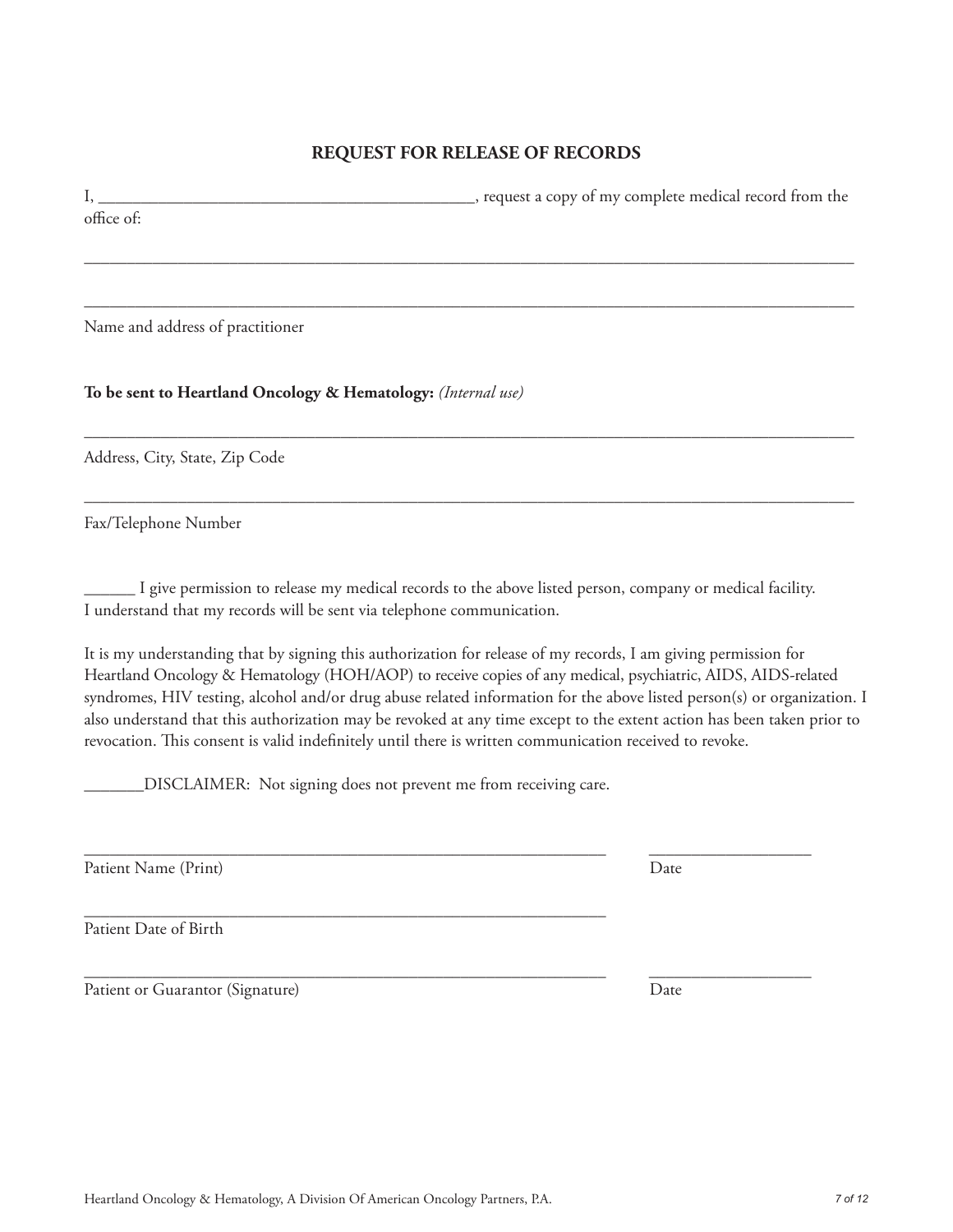#### **CONSENT TO DISCLOSE MEDICAL INFORMATION**

Please check one of the following:

I give permission to the employees of Heartland Oncology & Hematology (HOH/AOP), a division of Ameri**can Oncology Partners, P.A. to disclose my Protected Health Information to me and the following individual(s):**

|  | Phone:     |
|--|------------|
|  |            |
|  |            |
|  |            |
|  | $Phone:\_$ |

\_\_\_\_\_\_ I request that all my Protected Health Information be disclosed ONLY to me and no other **individual(s)**.

I understand that I may revoke or change this Consent at any time by filling out another Consent form to replace this one.

Patient Name (Print) Date

Patient or Guarantor (Signature)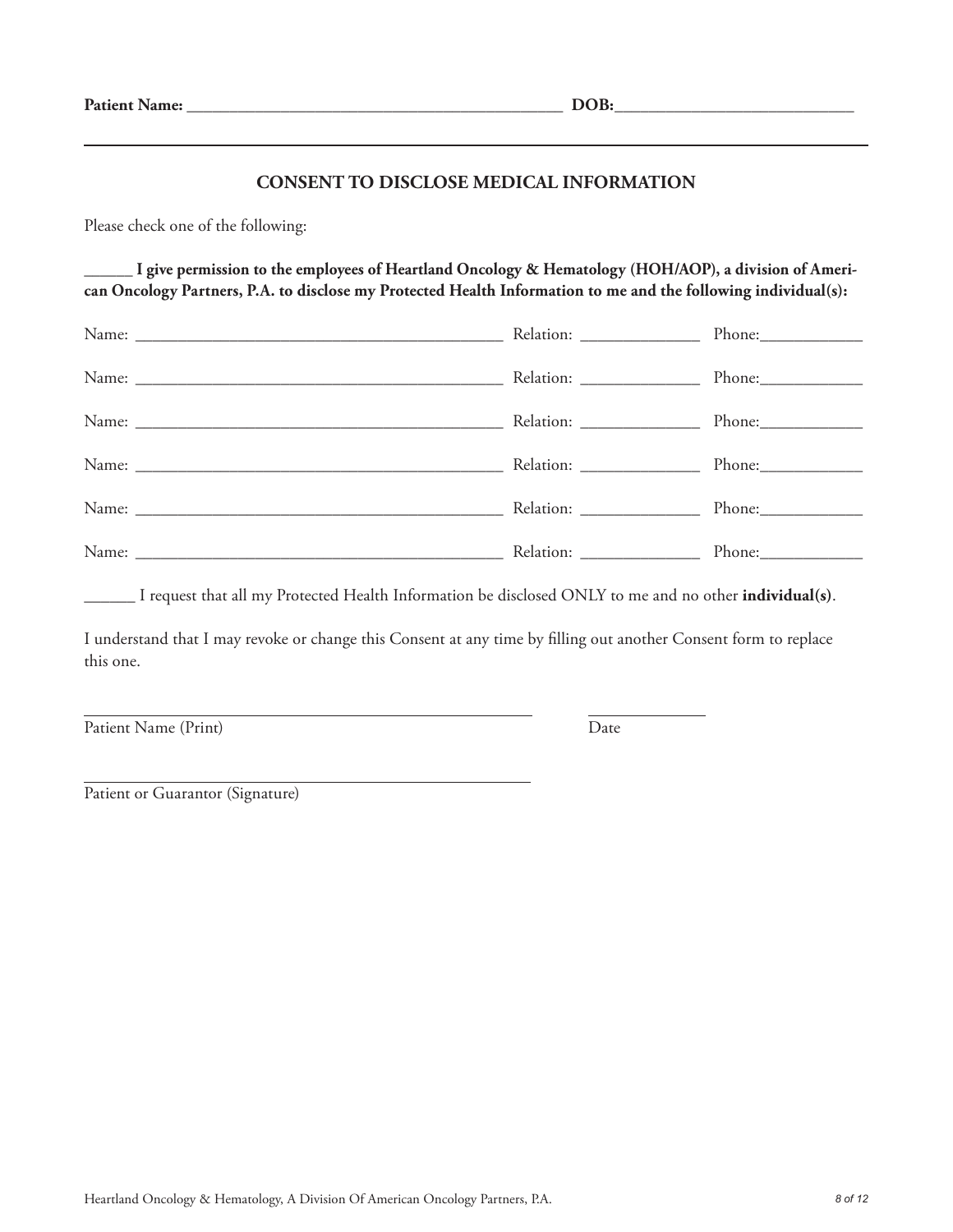#### **INSURANCE INFORMATION**

| Does plan have prescription coverage? $\Box$ Yes $\Box$ No |  |  |
|------------------------------------------------------------|--|--|
|                                                            |  |  |
|                                                            |  |  |
|                                                            |  |  |
|                                                            |  |  |
|                                                            |  |  |
|                                                            |  |  |
| Does plan have prescription coverage? $\Box$ Yes $\Box$ No |  |  |
|                                                            |  |  |
|                                                            |  |  |
|                                                            |  |  |
| $Policy\#/Bin\#$                                           |  |  |

I certify that the information provided is accurate. I will notify Heartland Oncology & Hematology (HOH/AOP), a division of American Oncology Partners, P.A. of any changes as soon as they become available. I understand that it is my responsibility to update us of any changes to my insurance plan or I may be held liable for the full balance of my treatment.

\_\_\_\_\_\_\_\_\_\_\_\_\_\_\_\_\_\_\_\_\_\_\_\_\_\_\_\_\_\_\_\_\_\_\_\_\_\_\_\_\_\_\_\_\_\_\_\_\_\_\_\_\_\_\_\_\_\_\_\_\_\_\_ \_\_\_\_\_\_\_\_\_\_\_\_\_\_\_\_\_\_

Patient Name (Print) Date

Patient or Guarantor (Signature)

\_\_\_\_\_\_\_\_\_\_\_\_\_\_\_\_\_\_\_\_\_\_\_\_\_\_\_\_\_\_\_\_\_\_\_\_\_\_\_\_\_\_\_\_\_\_\_\_\_\_\_\_\_\_\_\_\_\_\_\_\_\_\_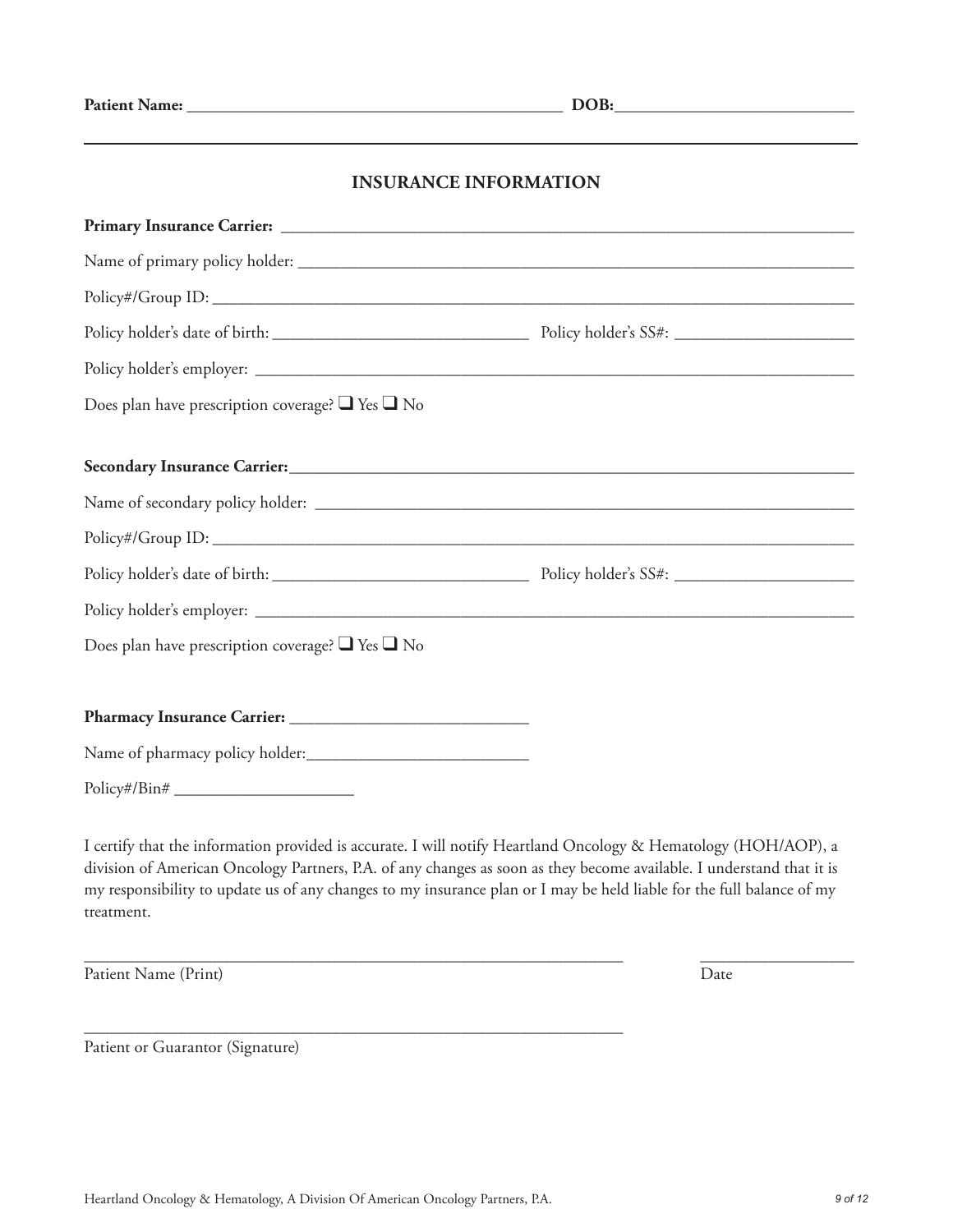## Heartland Oncology & Hematology, A Division Of American Oncology Partners, P.A. *10 of 12*

#### **ACKNOWLEDGEMENT OF RECEIPT OF NOTICE OF PRIVACY PRACTICES**

By signing this form, you acknowledge that you have received or have been informed that you have the right to receive a copy of the Heartland Oncology & Hematology, a division of American Oncology Partners, P.A., (HOH/ AOP) Notice of Privacy Practices.

This notice is available in hard copy by verbally requesting a copy at the front desk of any Heartland Oncology & Hematology, a division of American Oncology Partners, P.A., (HOH/AOP) facility or by submitting a request in writing to the corporate office at Heartland Oncology & Hematology, a division of American Oncology Partners, P.A., (HOH/AOP), 3860 Colonial Blvd., Suite 100, Fort Myers, FL 33966.

You may also view and/or print a copy of the Notice of Privacy Practices by visiting **AONcology.com/policies/HOH\_NPP.pdf**

Date:

Patient Name (Print) DOB

Patient (Signature) Date

| Patient or Guarantor (Signature) |  | Date |
|----------------------------------|--|------|
|                                  |  |      |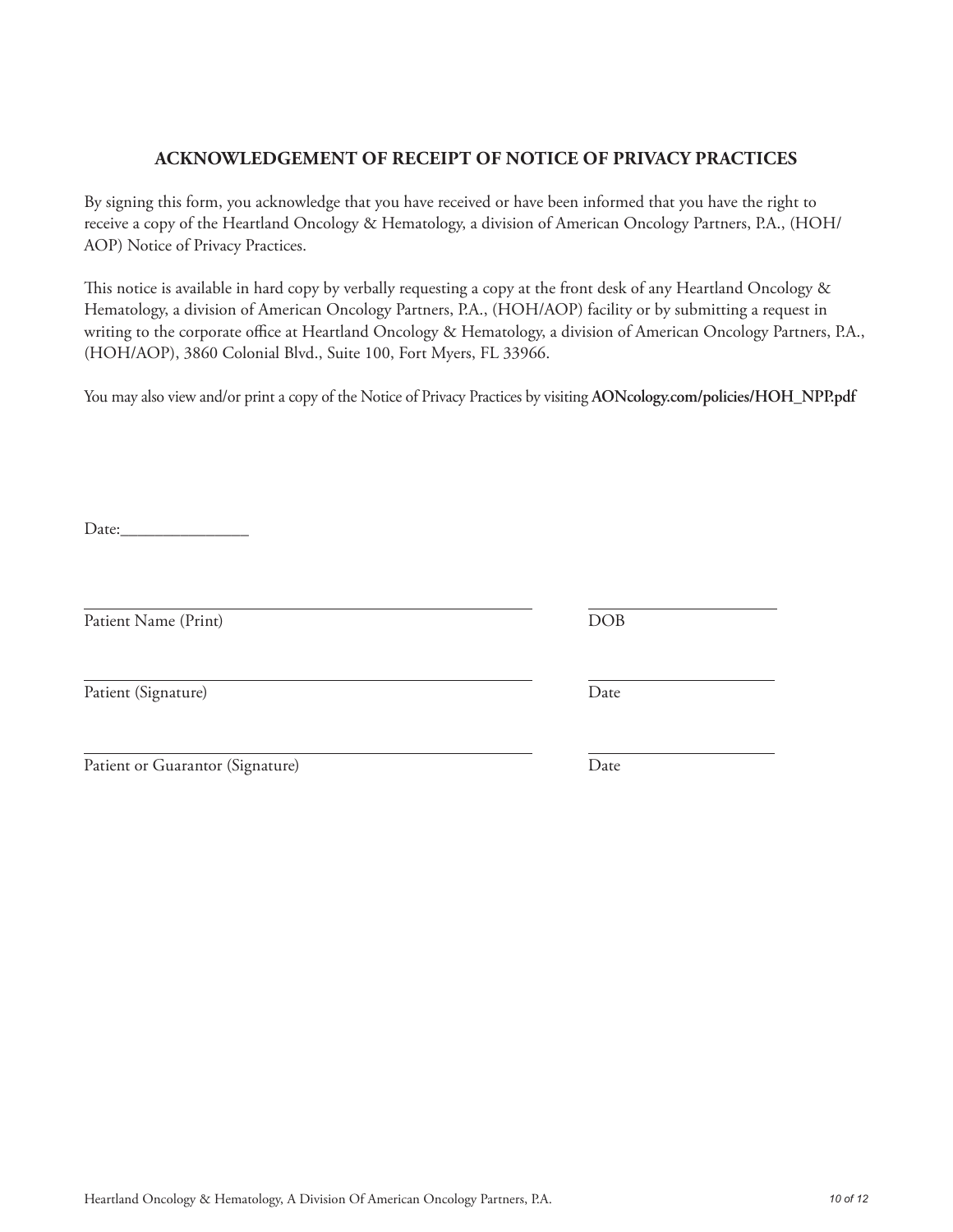# Heartland Oncology & Hematology, A Division Of American Oncology Partners, P.A. *11 of 12*

#### **ACKNOWLEDGMENT OF RECEIPT OF FINANCIAL POLICIES AGREEMENT**

By signing this form, you acknowledge that you have received or have been informed that you have the right to receive a copy of the Heartland Oncology & Hematology, a division of American Oncology Partners, P.A., (HOH/ AOP) Financial Policies Agreement.

This notice is available in hard copy by verbally requesting a copy at the front desk of any Heartland Oncology & Hematology, a division of American Oncology Partners, P.A., (HOH/AOP) facility or by submitting a request in writing to the corporate office at Heartland Oncology & Hematology, a division of American Oncology Partners, P.A., (HOH/AOP), 3860 Colonial Blvd., Suite 100, Fort Myers, FL 33966.

You may also view and/or print a copy of the Financial Policies Agreement by visiting **AONcology.com/policies/ HOH\_FPA.pdf**

Date:\_\_\_\_\_\_\_\_\_\_\_\_\_\_\_

Patient Name (Print) DOB

Patient (Signature) Date

Patient or Guarantor (Signature) Date